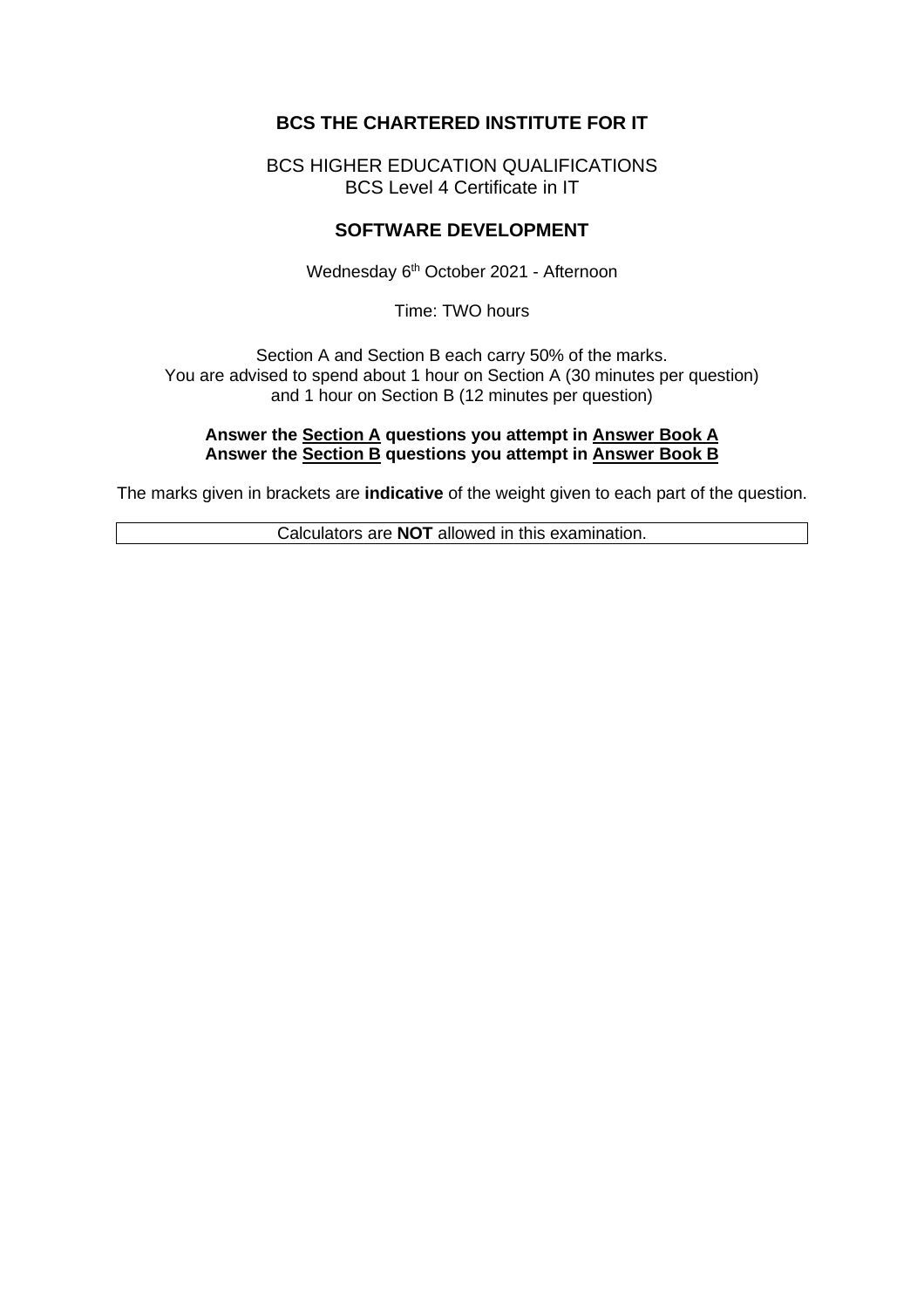### **SECTION A**

# **Answer 2 questions (out of 4) in Answer Book A. Each question carries 30 marks.**

## **A1.**

a) Define the term *algorithm* and briefly explain what is meant by *inputs*, *outputs*, *repetition* and *selection* in relation to algorithms.

**(10 marks)**

b) State **TWO** reasons why we might use pseudocode to write an algorithm.

### **(4 marks)**

c) Write an algorithm in pseudocode to calculate and display the sum of a set of positive numbers entered by a user. The user enters a series of numbers that will be added to the sum and enters a negative number to indicate that all the numbers have been entered**.**

**(6 marks)**

d) How might the above algorithm be presented as a flowchart? What are the advantages and disadvantages of presenting algorithms in this way?

**(10 marks)**

### **A2.**

- a) The following pseudocode algorithm calculates the area of a floor in order to calculate the required size of a carpet. Trace the values in each variable after the execution of each line. You should assume an input value of 30.5 for length and 25 for width.
	- 1. Display "What is the width of the floor?"
	- 2. Input width
	- 3. Display "What is the length of the floor?"
	- 4. Input length
	- 5. area =  $length * width$
	- 6. Output "For your floor you will need a carpet that is:"
	- 7. Output area

## **(10 marks)**

- b) State what data types should be used for the following variables and explain your answer.
	- i) The name of a carpet manufacturer;
	- ii) The phone number of a customer;
	- iii) The date an order was placed;
	- iv) The length, width and area of a floor in metres;
	- v) The number of different carpets a customer has ordered.

**(10 marks)**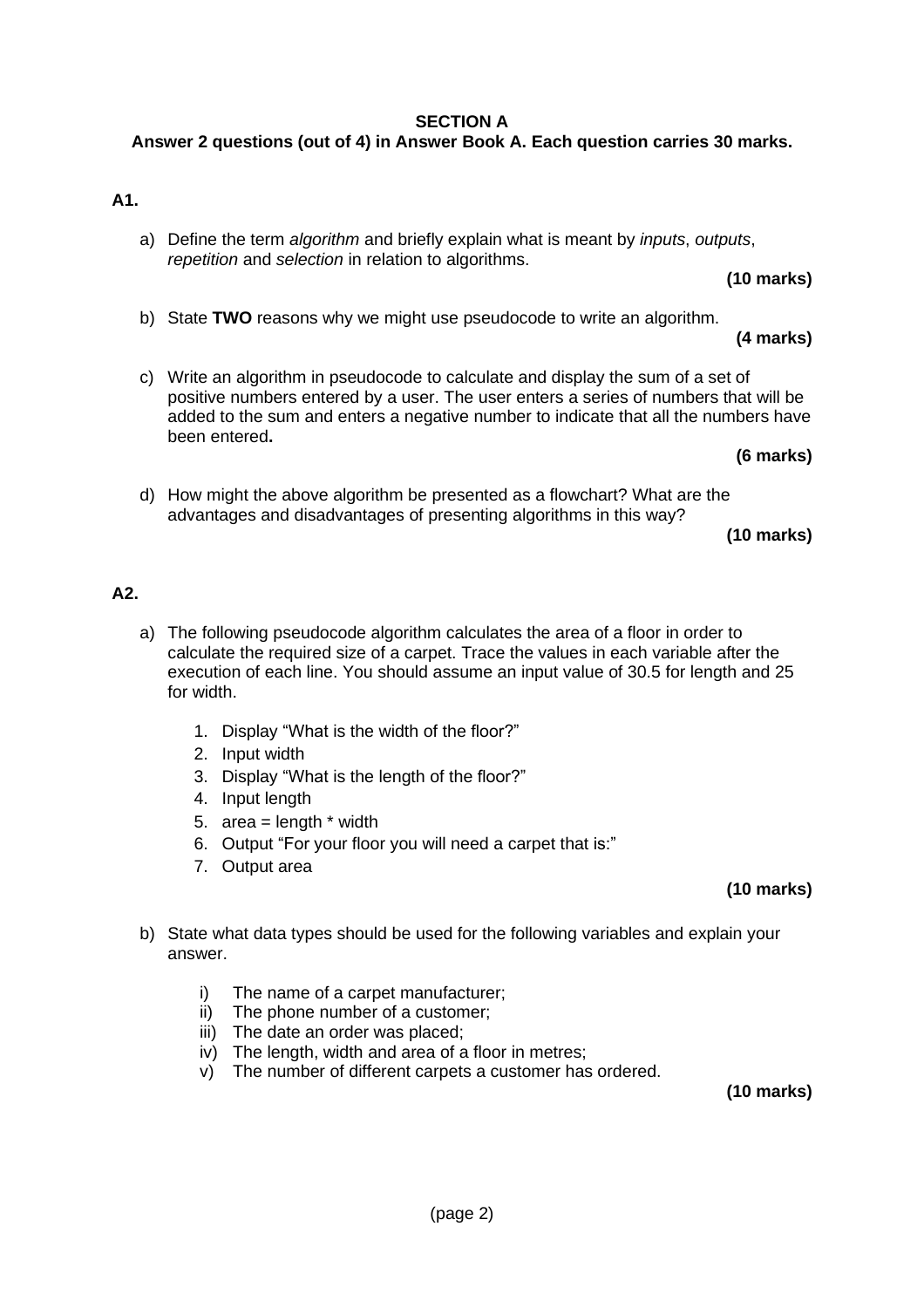c) With reference to the algorithm above in part a), write the function CalculateFloorArea in a language of your choice. In the same language, write code which inputs values for length and width, calls CalculateFloorArea and then outputs the value returned from the function. **(10 marks)**

# **A3.**

- a) Explain the term *functional programming*.
- b) What is *modular programming*? When following this approach how should we develop test plans?
	- **(10 marks)**
- c) Is *modular programming* compatible with an *object-oriented* approach to software development? Give reasons for your answer.

### **(10 marks)**

## **A4.**

a) Write code in a language of your choice to find the highest exam mark in a list of numbers each of which represents the percentage mark obtained by a student in a single exam. Your code should not rely on any built-in functions available in your chosen language.

### **(10 marks)**

b) Explain how features of your chosen programming language could help you to store the exam marks in a file.

### **(10 marks)**

c) What would be the advantages and disadvantages of storing information about students in an indexed sequential file?

### **(10 marks)**

# **(10 marks)**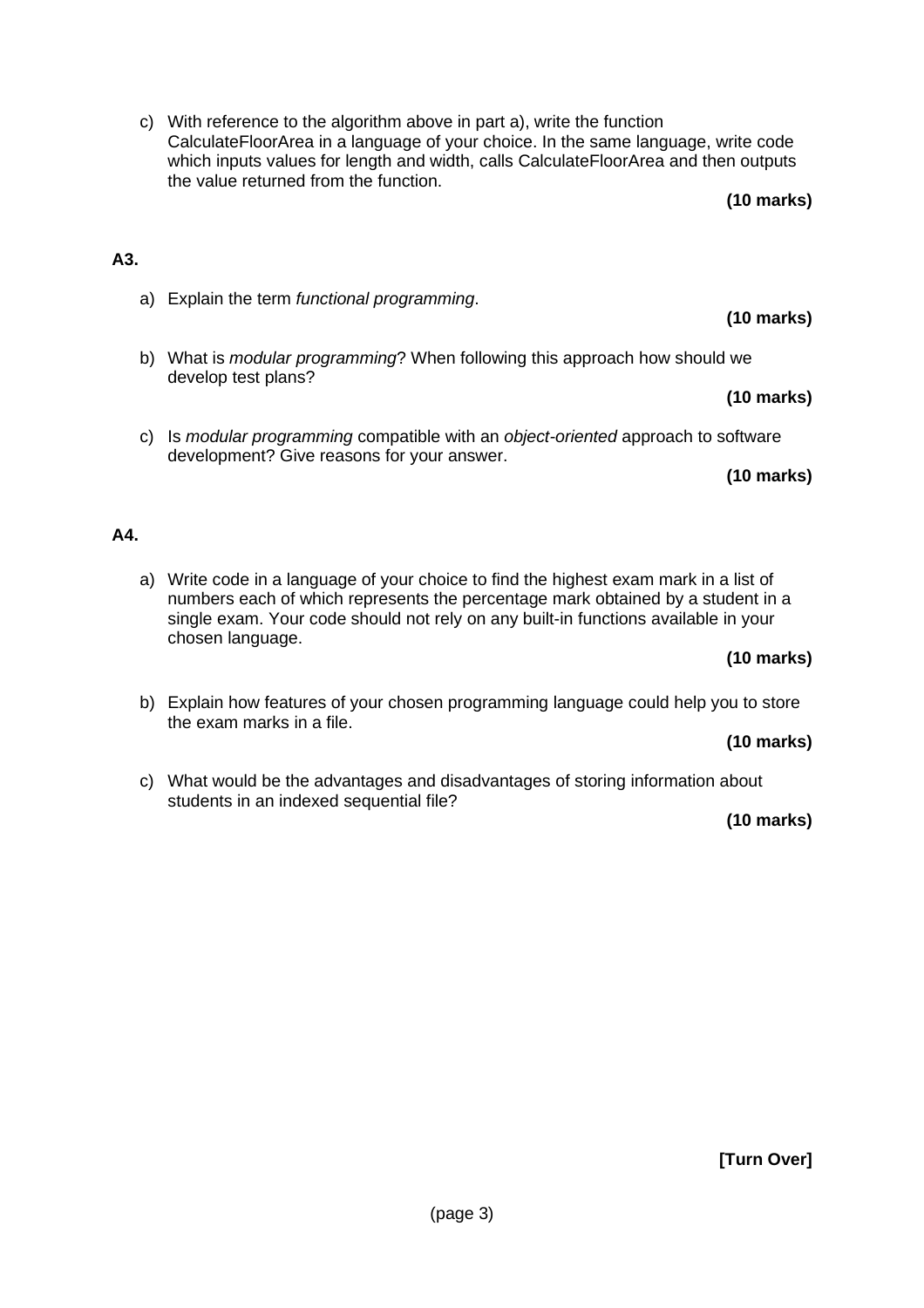### **Section B**

# **Answer 5 questions (out of 8) in Answer Book B. Each question carries 12 marks.**

### **B5.**

A natural number is defined as any non-negative integer (0,1, 2, 3, 4, etc.). To compute the sum of all natural numbers for a given positive integer N, requires successive additions of all natural numbers in the range 1 to N.

For example, for an input value  $N = 3$  a value of 6 would be computed because (1+2+3=6).

a) Explain the difference between *iteration* and *recursion***.**

### **(4 marks)**

b) Using recursion write a function called FnRecurse, that will return the sum of all the natural numbers of a given integer passed as a parameter.

**(5 marks)**

c) Write a program that calls the function FnRecurse. The program prompts the user to type in a positive integer and displays the result.

Example output:

**>>> "Enter a positive integer:" 3 (the user types in a number) >>> "The sum of all the natural numbers = 6" (output)**

### **(3 marks)**

### **B6.**

a) Explain the difference between a *linear search* and a *binary search*. Discuss under what conditions a *binary search* is more efficient than a *linear search*.

**(5 marks)**

b) Show using any algorithm of your choosing, the steps required to sort the following array of integers into ascending order 14, 33, 27, 10, 39, 19, 42, 44

**(7 marks)**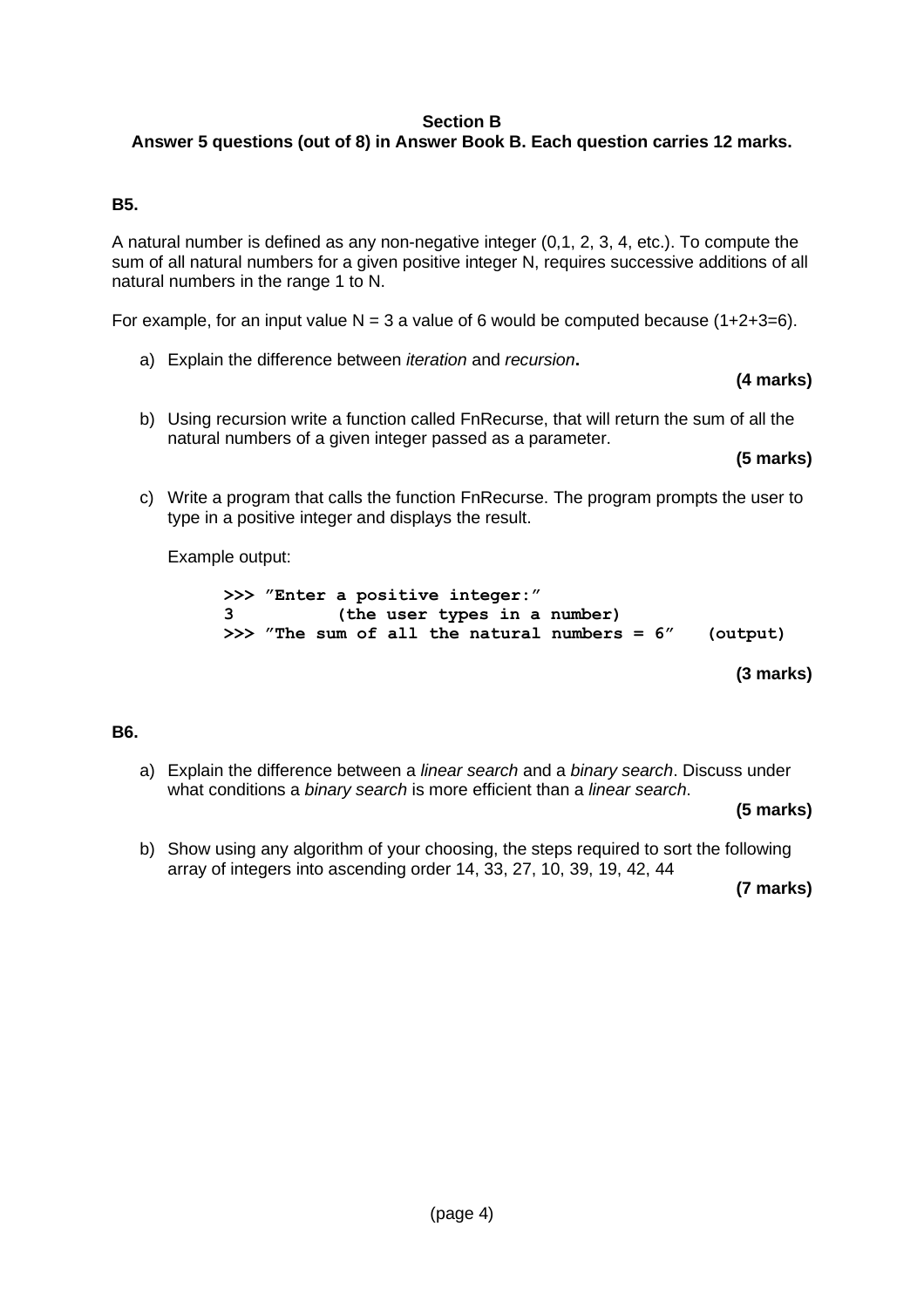### **B7.**

a) Outline the main differences between the *object-oriented* programming and the *procedural programming* approaches to software development.

### **(4 marks)**

b) Describe **EACH** of the following *object-oriented* programming constructs present in the following code sample:

|                               | i)<br>Class; |                                      |           |  |  |
|-------------------------------|--------------|--------------------------------------|-----------|--|--|
|                               | ii)          | Subclass;                            | (2 marks) |  |  |
|                               |              |                                      | (2 marks) |  |  |
|                               |              | iii) Properties;                     | (2 marks) |  |  |
|                               | iv)          | Methods.                             |           |  |  |
|                               |              |                                      | (2 marks) |  |  |
| $\{$                          |              | class Clock                          |           |  |  |
| private:                      |              |                                      |           |  |  |
|                               | int hours;   |                                      |           |  |  |
|                               |              | int minutes;                         |           |  |  |
| int seconds;<br>public:       |              |                                      |           |  |  |
| void setClock(int, int, int); |              |                                      |           |  |  |
| $\}$ ;                        |              |                                      |           |  |  |
| $\{$                          |              | class AlarmClock : public Clock      |           |  |  |
| private:                      |              |                                      |           |  |  |
|                               |              | int alarmHours;<br>int alarmMinutes; |           |  |  |
|                               |              | int alarmSeconds;                    |           |  |  |
| public:                       |              |                                      |           |  |  |
|                               |              | void setAlarmClock(int, int, int);   |           |  |  |
| $\}$ ;                        |              |                                      |           |  |  |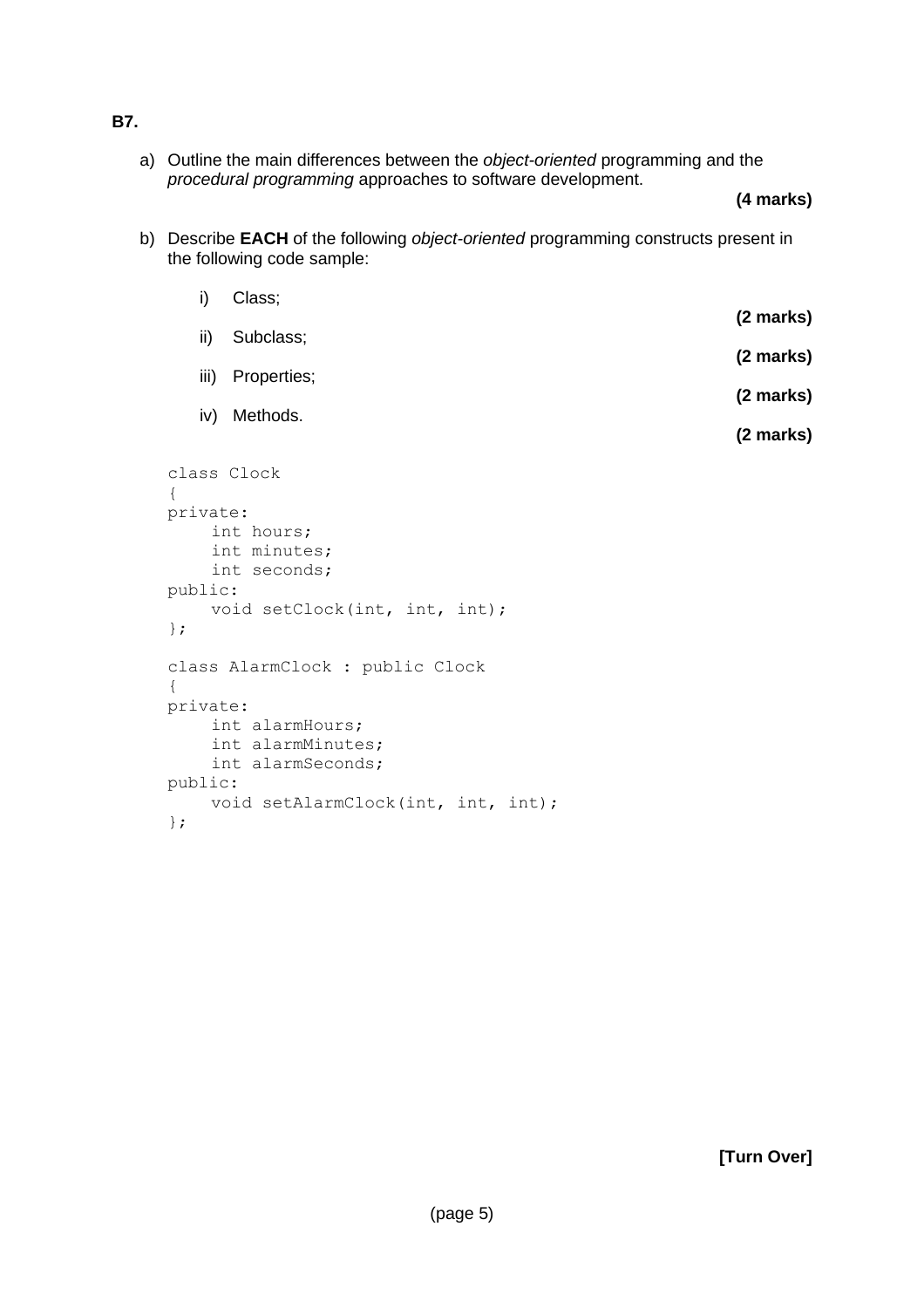**B8.**

Refer to the following flow chart;



a) Convert the flow chart into program code.

**(4 marks)**

b) Produce a table, containing a range of test data and expected output, to check the logic of the code you wrote in part a).

**(4 marks)**

c) Suppose in the outcome of your tests in part b), the actual result is not the same as the expected result.

Explain how you would debug the code to find the errors in your code.

**(4 marks)**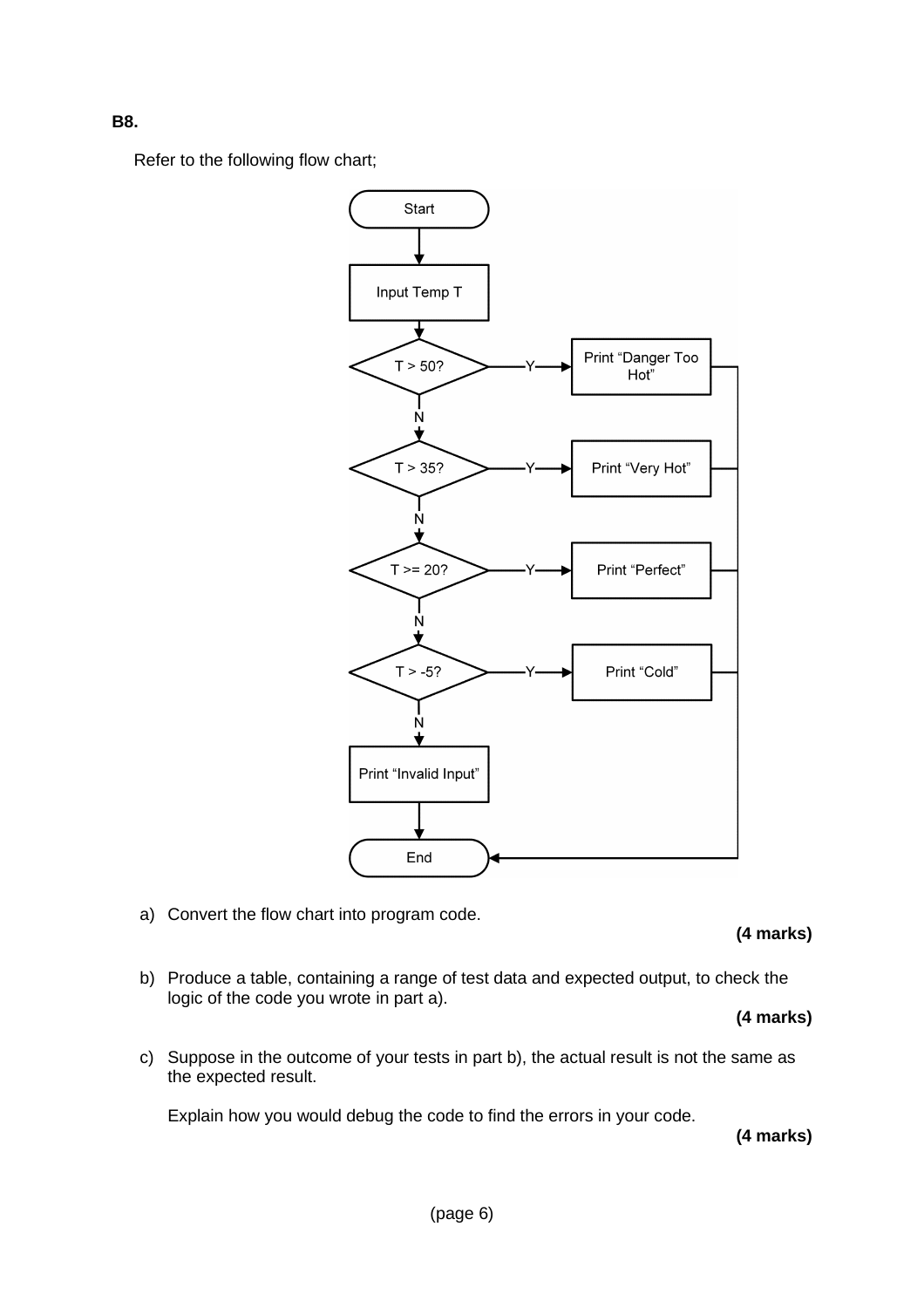### **B9.**

A company is looking to automate a range of business functions. The company needs to decide whether to build its IT infrastructure using bespoke or off-the-shelf packaged software.

a) Describe *bespoke software* and *off the shelf packaged software* highlighting the major differences between them.

**(6 marks)**

b) Describe the advantages and disadvantages in purchasing bespoke software rather than off the shelf packaged software.

**(6 marks)**

### **B10.**

For **THREE** of the following topics, describe each of the two terms relating to that topic and highlight the differences between them:

| Topic                  | Terms                              |  |
|------------------------|------------------------------------|--|
| <b>Procedure Calls</b> | Parameters vs Arguments            |  |
| Data Processing        | Flat File vs Two-Dimensional Array |  |
| Program execution      | Interpreted vs Compiled code       |  |
| Testing                | White Box vs Black Box             |  |

### **(12 marks)**

## **B11.**

Refer to the following code

**IF a > b THEN IF a > c PRINT a ELSE PRINT c ENDIF ELSE IF b > c THEN PRINT b ELSE PRINT c ENDIF ENDIF ENDIF**

a) Rewrite the above code to make it more readable.

### **(4 marks)**

b) State the overall function of the code. Justify your answer by tracing through the code with a set of input data.

### **(4 marks)**

c) Explain what is meant by a logical error. Change the code above to illustrate the cause and effect of a logical error.

**(4 marks)**